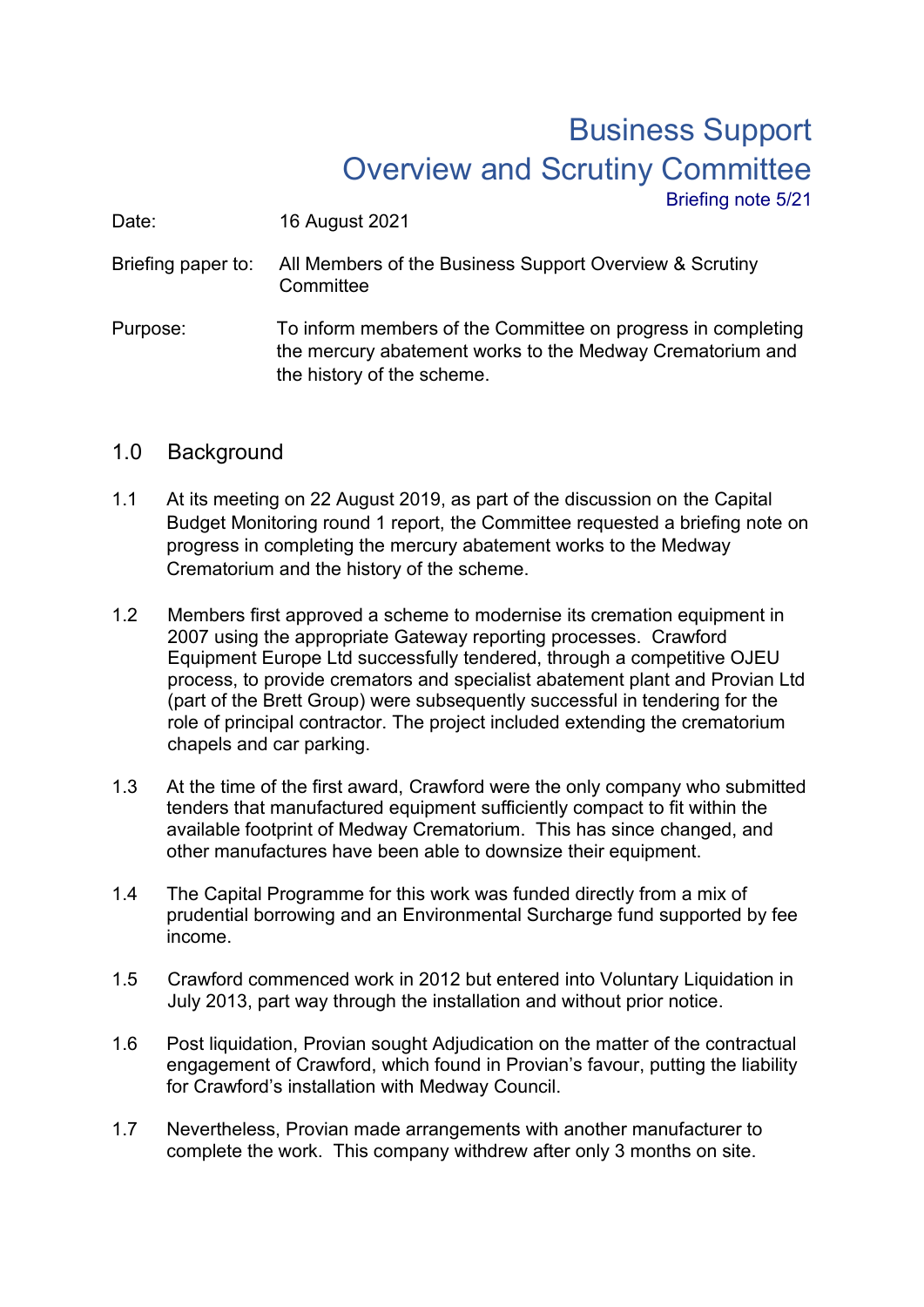- 1.8 Various options were then considered including refurbishing Crawford's equipment, but this was eventually discounted on the grounds of it being uneconomic, unreliable and with no guarantee of longevity.
- 1.9 It was then decided to follow a full tendering exercise for a new installation. This was completed in February of 2017 and a preferred supplier identified.
- 2.0 The final phase of the project
- 2.1 The preferred supplier *Facultatieve Technologies Ltd*, a Dutch company, has an excellent track record and has been responsible for installing the significant majority of cremators in the UK.
- 2.2 The installation was highly technical and complex, made more challenging by the desire to maintain services whilst equipment is being installed.
- 2.3 The capital budget for this phase of the project was identified and broken down thus;

| <b>Estimated costs</b>                                 |            |
|--------------------------------------------------------|------------|
| New cremators and abatement                            | £863,000   |
| Enabling works                                         | £400,000   |
| <b>Professional fees</b>                               | £126,000   |
| Improvements to crematory                              | £160,000   |
| Overheads and Profits; welfare facilities, site prep,  | £115,000   |
| compound etc.                                          |            |
| <b>Estimated costs subtotal</b>                        | £1,664,000 |
|                                                        |            |
| <b>Retention held from Provian</b>                     | £88,000    |
| Crematorium repairs fund balance                       | £165,000   |
| Remaining scheme balance                               | £448,000   |
| <b>Existing available funding subtotal</b>             | £701,000   |
|                                                        |            |
| Contribution from Provian / Brett's - final settlement | £650,000   |
|                                                        |            |
| <b>Funding from reserves</b>                           | £313,000   |

- 2.4 The project subsequently funded from prudential borrowing with all reserves and Provian settlement used to address 2016-17 overspend.
- 2.5 Works commenced on site at the beginning of October 2017 with the installation of a new Cremator housed within a shipping container to the rear of the Crematory. This addition to the project was intended to provide some resilience during the works and to avoid completely the need to shut the business down at any stage.
- 2.6 In April 2018 following the removal of the old Crawford cremator 1 it was found that the concrete floor had deteriorated to such an extent that a new